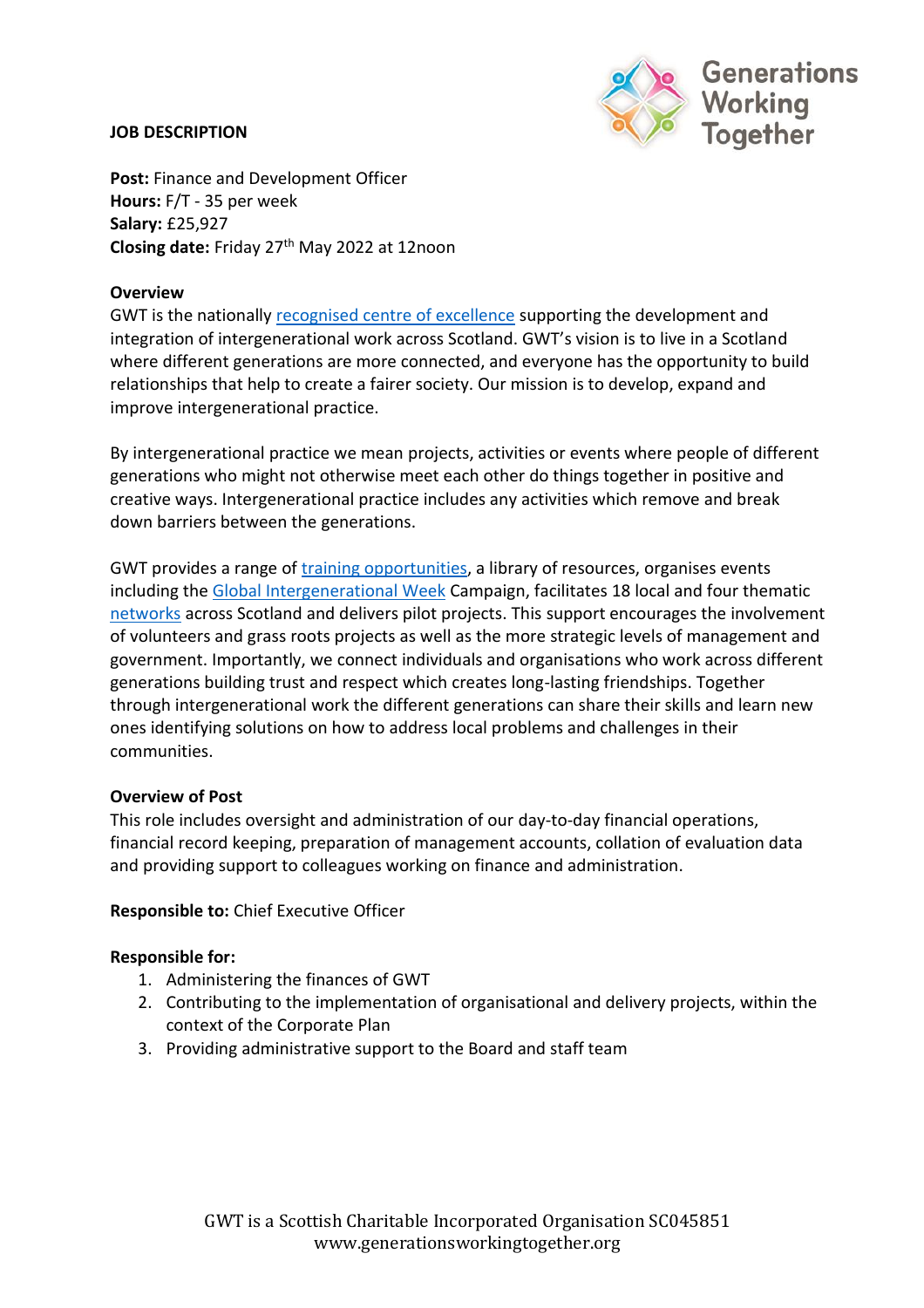## **Responsibilities:**

**1. Administer the finances of GWT in accordance with standard accounting procedures, key internal controls, and as required by the Board and by the Office of the Scottish Charity Regulator (OSCR).**

This will include activities such as:

- Act as bookkeeper and recording transactions (using Liberty accounts), maintaining financial records, and ensuring that proper financial procedures, safeguards and controls are in place
- Prepare fully accrued end of year accounts in compliance with OSCR and as required by the Board
- Support the treasurer in overseeing the financial health of the organisation and generating regular reports for the Board
- Process purchases and payments on behalf of staff and manage subscriptions to services and software for staff
- In consultation with the CEO, ensure that money received is spent on the purposes for which it was given, and maintain accurate records of ring-fenced funds.
- Support the CEO, produce draft budgets, accounts, and financial statements, within a relevant financial policy framework, as required by the Board
- Manage invoicing and payments, as required
- Liaise with the CEO, GCVS, Peninsula and Bright HR to ensure accurate and effective operation of the payroll

# **2. Lead on both short- and long-term projects that further the strategic aims of GWT.**

This will include activities such as:

- Lead and support the collection, storage and reporting of electronic data
- Support the development and implementation of the annual National Award Scheme as part of GWT's strategic aim to promote, support and increase innovation in intergenerational practice in Scotland
- Support the effective delivery of GWT's annual Intergenerational week, maintaining a database of logos and contacts.

# **3. Provide administrative support**

This will include activities such as:

- Set up new members of staff on platforms used for work and collaboration shared calendar, email accounts, BrightHR
- Support the effective implementation of GWT's learning and development policies and procedures ensuring that appraisals happen on a regular schedule
- Develop the presence and attractiveness of Generations Working Together as a place to work